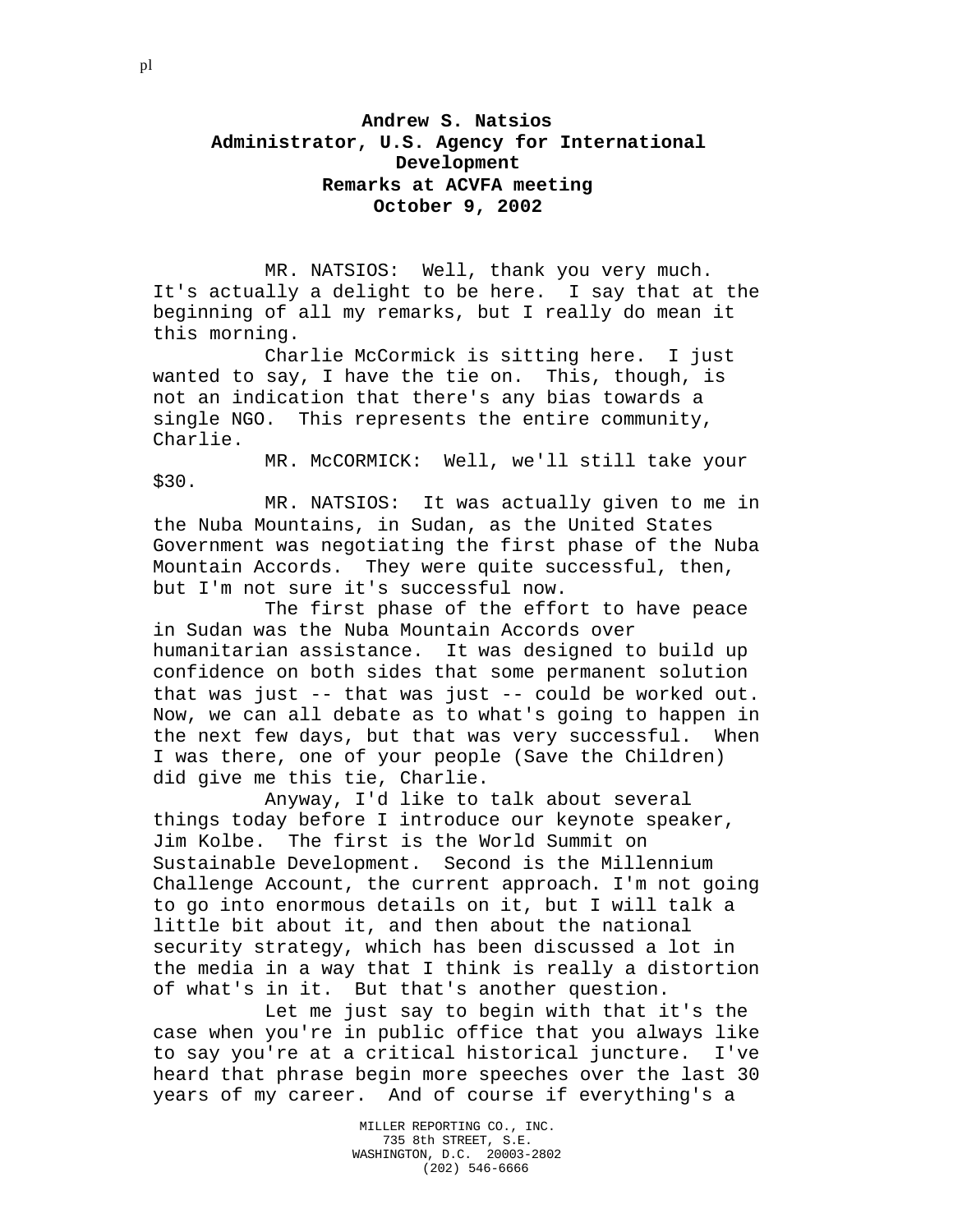critical juncture in history, then nothing is a critical juncture.

But the reality is, in this particular case the President -- and I have to say it is the President -- has changed the debate substantially. In the speech that he gave to the Inter-American Bank (March 14, 2002), which many of you either saw personally or read about -- if you haven't read it, I would strongly urge you, it's on our web site -- it changes the debate.

Part of the criticism of the United States within my community outside of the United States -- I mean within other donor governments -- some of them say: "You guys are changing the debate. We're not sure we like what the change is. It's not that you're not doing anything. It's not that you're not making a commitment; it's that we're not comfortable with the demands the President is making." They don't say it exactly that way, but that's what they mean.

And this goes for U.N. agencies; it goes for the banks. Because what the President is saying is: we've been trying for 20 years, with not a lot of success, with the poorest countries, with the 48 LDCs (lesser developed countries), only one of which has graduated in the last 20 years. That's Botswana, and they did not do it primarily through AID help. Primarily they found a way of avoiding the elites looting the country of all the wealth in the diamond mines instead of spending it properly, through good governance, on the people of the country.

That's the only country that's graduated. And the President made the comment: something's wrong with the system. Something is wrong with the system.

And so what he said is: telling countries that if you do all these things we'll give you more money in the future has not worked very well. Conditionality has not been a success. Why isn't it? Because the countries want the money, but they really don't want to make the reform necessary to have high rates of economic growth and good governance, both of which are difficult to do but are also absolutely essential to high rates of sustained economic growth, which is the only way countries become prosperous that are very poor.

And so they take the money and don't make the changes, or they make the changes and then as soon as they get the money they rescind the changes. Or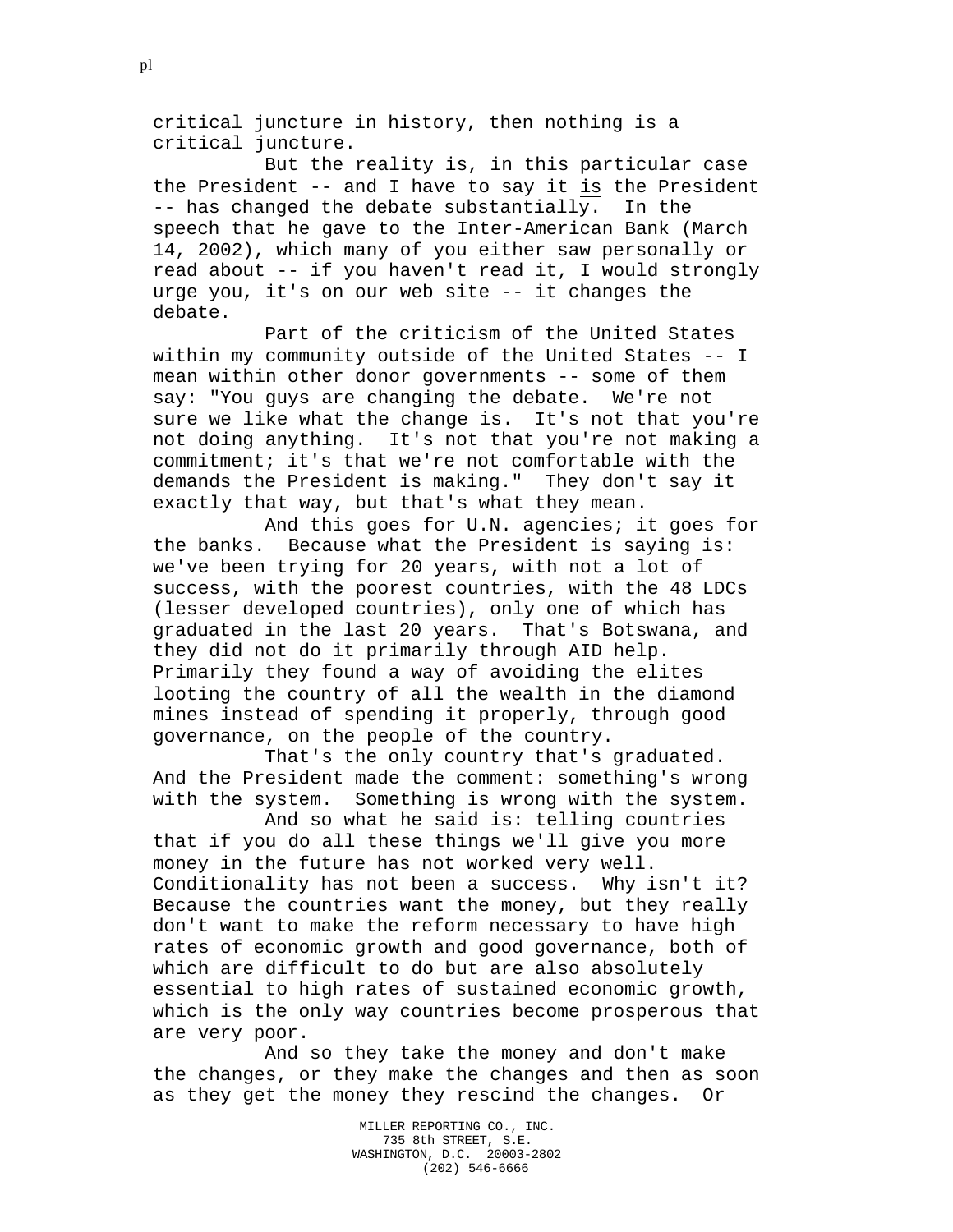they don't implement them properly because there's no commitment.

And so what the President has done in the Millennium Challenge Account and in a lot of the other things he's said and done in our area of work is to say: well, I'm changing the paradigm here. We need to take the countries that are making a genuine effort to reform their political systems, to eliminate corruption, to respect human rights, to make the changes, microeconomic and macroenomic changes in the economic system to stimulate investment, entrepreneurialism, to make the reforms necessary to stimulate economic activity and growth in the private sector, and then we will put money there, in the appropriate way, to accelerate what's already going on, what is clearly a commitment.

We're not going to have a debate about which countries should be part of it here, but you can tell the countries. I've seen the heads of state. I've seen the cabinets in some countries that are a disaster. In other countries, they're spectacular. And they are making the changes without us pressing them, because they know what the right things are to do. You can tell the countries that it's easier to work in. I mean, I don't have to tell people in this room that.

But by focusing on performance, not promise, the President is changing the debate in a profound way. And that is why I think the Millennium Challenge Account is so important. It's not just that there's \$5 billion more in the account. It is that the debate, the terms of the debate, have shifted.

I would argue that one of the principal utilities of the MCA is that it can be used by reformers in every country as a bludgeon against the mercantilists. They don't call them socialists anymore, but they believe basically in a heavy state hand in economic planning --which has been a disaster in every country it's been tried in. And so you have reformers who know what needs to be done, but they can't get the political system to do it.

What we're hoping is, for countries that are making progress but not very much of it, where some reform has been done but not enough, the reformers will say, look, we could have qualified for this if we'd only shown a commitment to do what's necessary to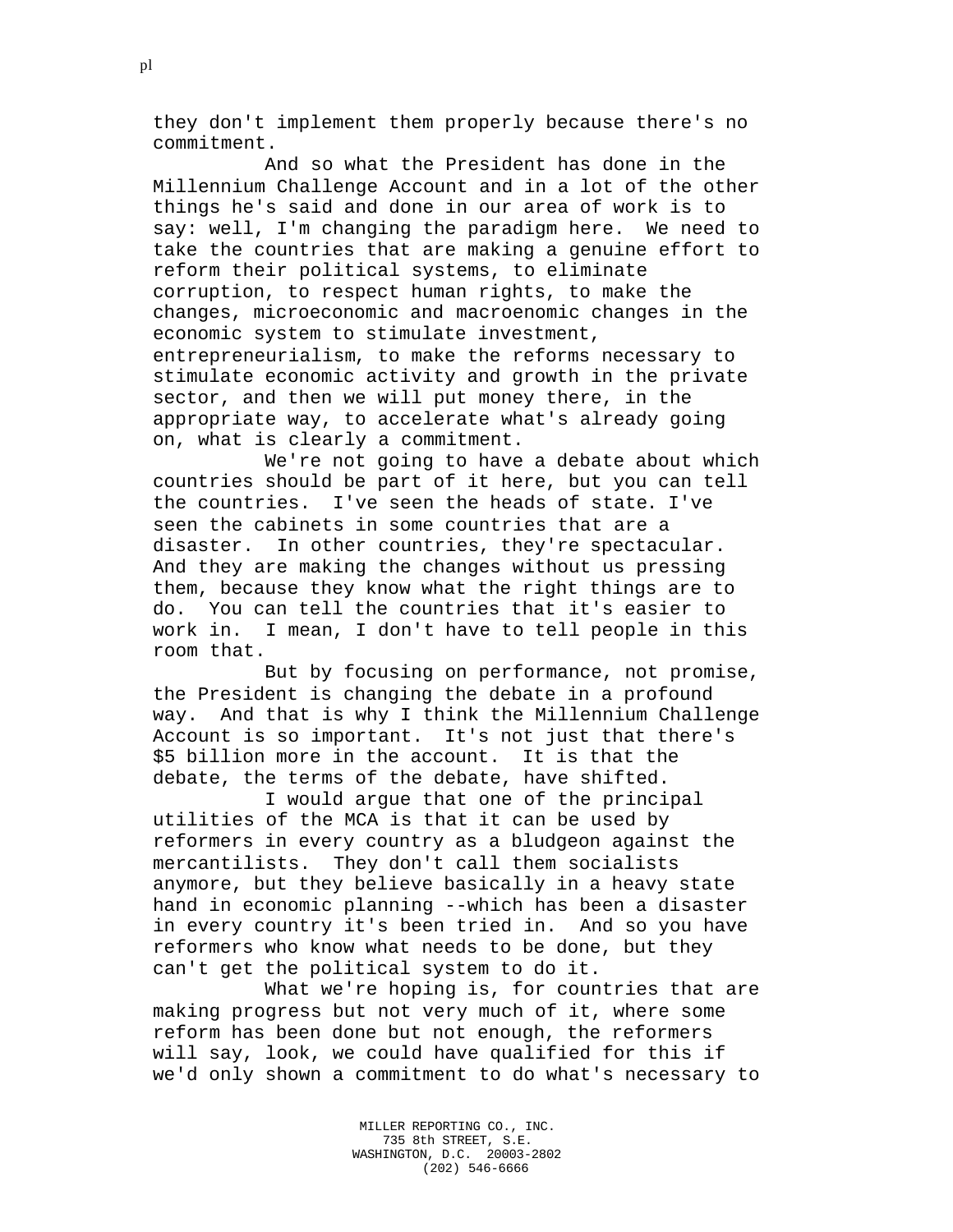create the platform for rapid rates of growth and social services and democratic governance.

The World Summit on Sustainable Development that Colin Powell and I went to -- Paula Dobriansky led the negotiating effort -- and the Doha meeting, which began the next round of trade negotiations, are also connected to the Millennium Challenge Account speech that the President gave. Because the President knows, we know, that the open trading system will in fact reduce poverty. If you look at the countries that have become middle-income or upper-income countries -- the Taiwans, the Chiles, the Costa Ricas, the South Koreas of the world -- they have done it through trade and a trading system which is open to their products and which allows these countries to export and to encourage investment.

And so there's a piece, in terms of Doha, that's very important. I am told that the U.S. Trade Rep has never set foot at AID until Bob Kimmet came to see me last year. Normally, the AID Administrator and the Trade Rep are not necessarily on the same page. We are. Not only the same page, but 70 percent of all the monies spent on trade capacity-building in the developing world is spent by USAID. Seventy percent. It's a huge portion of it, and it's widely recognized that we do the best job. It's not me. It predates me by 15 years. But over the years, it's been building up. And if you ask heads of state and ministers in the Third World and you ask business people what's most important, it's that capacity-building.

I have to tell you, one of Jim Kolbe's top priorities is this area of capacity-building and trade. Because you can lower the trade barriers, but if people don't have the skill set to understand how the trading system works -- how it applies to sanitary codes, for example, how you can determine a niche market that will allow you to use value-addedness in your country to export more, to expand a particular part of your economy – that makes a big difference.

So Doha is particularly important here. And WSSD. I mean, there was a lot of media and a lot of hype, but if you carefully read the document that was negotiated, we won most of the fights, most of the debates that we wanted to come out of that. And we made a series of very important announcements of tangible things we're going to do that have funding behind them.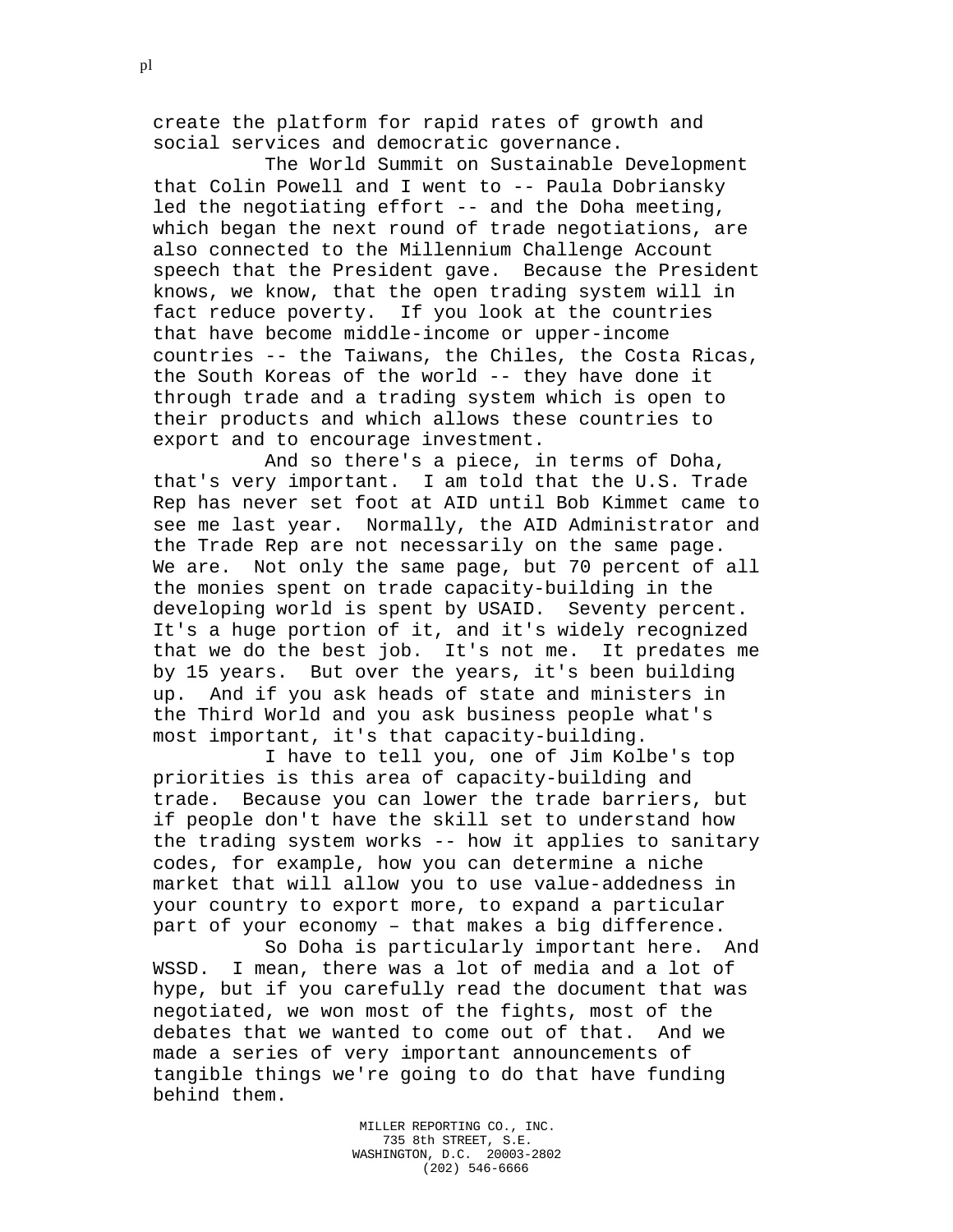The first is the Initiative to Cut Hunger, particularly in Africa but also in Central Asia, through agricultural development, a major interest of mine, as all of you know.

Another is the Congo Basin Forest Partnership, which is a series of national parks. Gabon has put aside 10 percent of its national territory into these parks to protect the rain forests across that center of Africa from the east coast to the west coast.

The Clean Energy Initiative seeks to transfer clean energy technologies to developing world, something we've been engaged in for 10 years and now want to expand.

And the Global Fund invests in health, in HIV/AIDS, which we've been at the forefront as a country in this, as many of you know.

And finally, there was a proposal in the area of water, especially in construction of municipal water projects. The West Africa Water Initiative is one of the elements of the water proposal. I want to mention that because it's part of the Global Development Alliance that we started last year.

I want to report that we just did our report for fiscal year 2002, and we invested \$125 million of AID funding in either explicit Global Development Alliance projects or partnerships with many other organizations in the private sector that seek to take private money from foundations, businesses, universities, NGOs, and think tanks. But it's not a grant program, where we give money to other organizations. It is not a grant program; it's an effort to leverage the money from different institutions, since much of the money going to the developing world now from the United States, 80 percent of it, comes from the private sector, not from ODA (Official Development Assistance).

That's a shift. 1970, 70 percent of all aid to folks in the developing world was ODA, from the United States. It's now 20 percent. It's not because of huge cuts; it's because of massive increases in NGO fund-raising, in universities. Universities give, according to a study that Carol Adelman has done, \$1.2 billion in private scholarships to people from the developing world every year. These are not the government. These are the private universities in the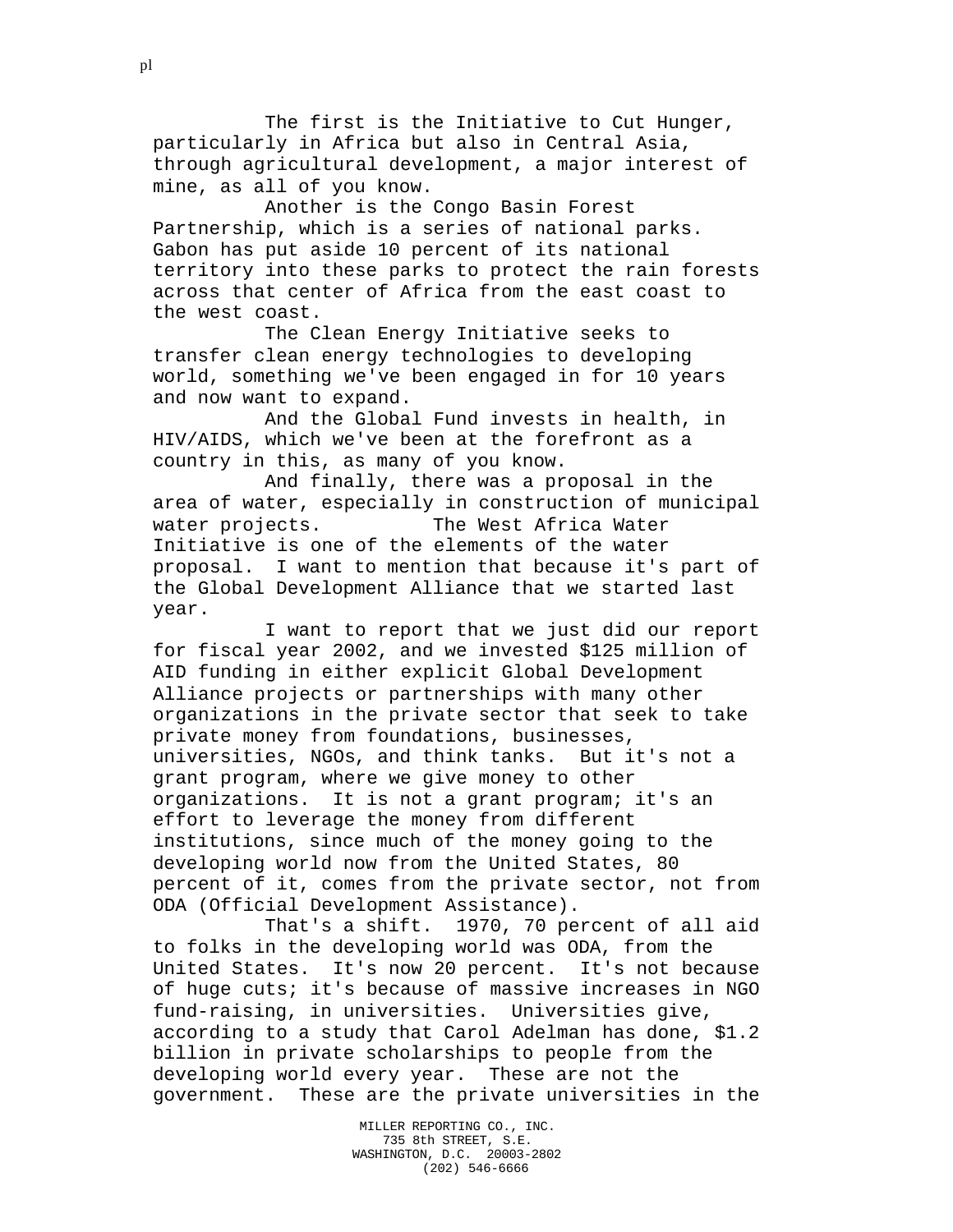United States. It's bigger than the aid programs in many of the democracies in Europe.

If you go through that, and you go through remittances -- there's a huge movement of remittances to the developing world we're only now beginning to understand. There was a study done -- I think I mentioned it to you before -- of funding for microenterprise in Mexico. Fifty percent of the funding for micro-enterprise in Mexico comes from the Mexican-American diaspora in California. It has nothing to do with us or our micro- finance programs. It comes from ethnic diasporas in the United States. We are the great melting pot, but we don't quite completely melt. Everybody keeps up their contacts with their families, for generations sometimes. I still correspond with family members in the old country from four generations ago. We still maintain -- now it's e-mail contact. And we don't send remittances back anymore, because where I come from, where my family is from (Greece), is not a poor country anymore.

The point is, though, that we're only beginning to understand how these remittance systems work. And the question is: could we facilitate this? Apparently, there's a high transaction cost in the private sector to move this money. And there's some things we might be able to propose in terms of Treasury regulations that would facilitate a much higher percentage of the money actually getting to people. Because in some cases, it's 18 to 20 percent of the money they send back goes for transaction costs, just to move the money, which is, I think, unfair and unreasonable.

One of these GDAs, Global Development Alliances that we formed around this notion of all this private-sector money was the West Africa Water Initiative, which we announced at WSSD. I'd like to thank the organizations involved in that. Steve Hilton of the Hilton Foundation put in, from his foundation, \$18 million; World Vision put in \$16 million. We have large contributions by UNICEF, Lions Club International, Desert Research Institute, Winrock, Cornell University, and the World Chlorine Council, and there are others, involved in a small way.

Of the \$41 million in this plan, \$4.4 million comes from AID. The rest of it is private.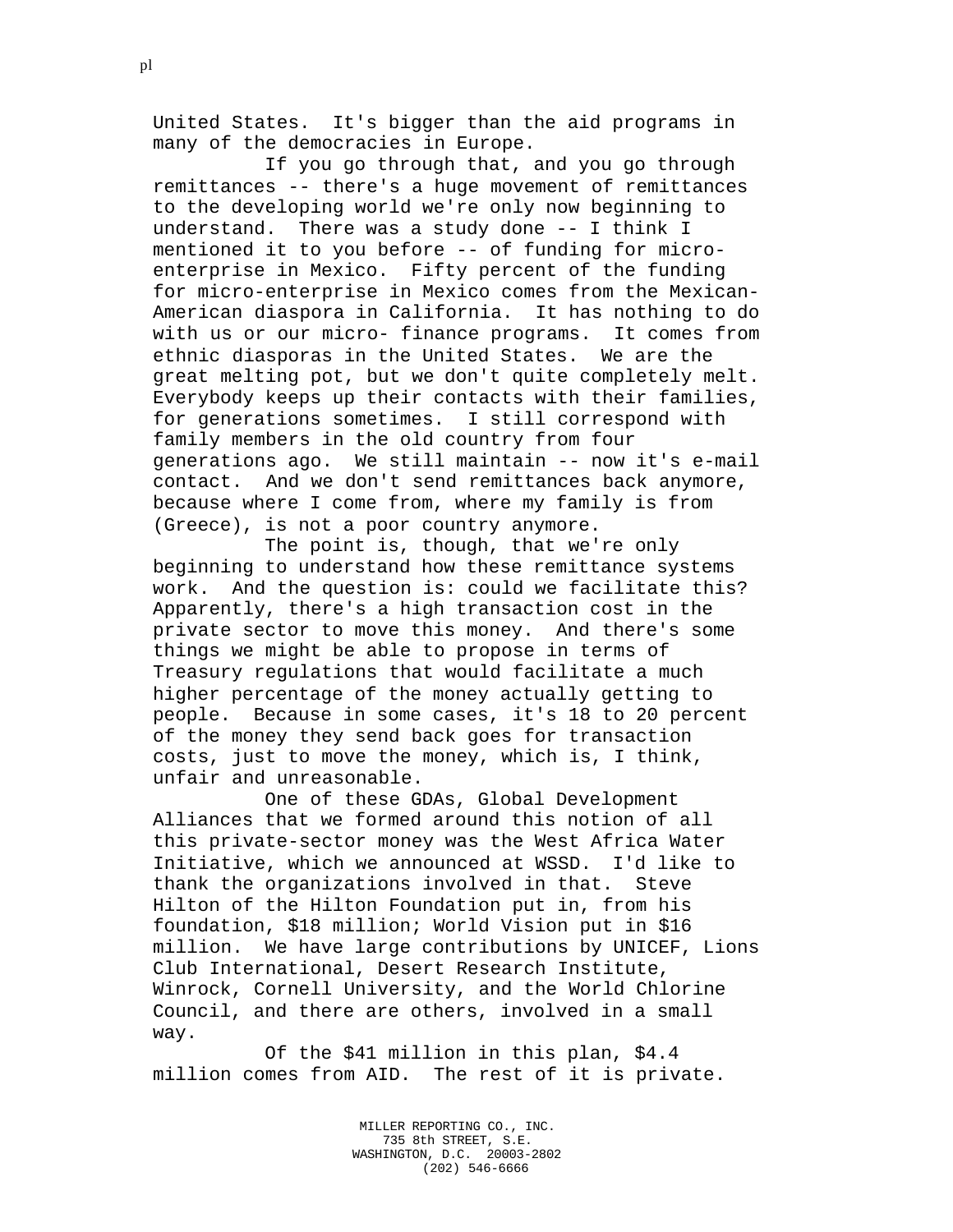Now, I gave a speech yesterday and a lady said, "well, how come you're giving so little?" I said, "well, it means we have other money to do other things with." But the notion that all of this has to be entirely public-sector-driven, I think, fails to understand this profound shift in money in terms of flows to the Third World in the last 30 years.

Beside the hype about WSSD, some constructive things went on, because there is a growing understanding now in the developing world - and, I think, an acceptance in Europe, Canada, and Japan -- that a performance-based system is a much better system for everybody. Just giving money is not going to solve all the problems. It is not just a funding problem; it is what happens to the money once it's spent. It becomes an issue that we should need to focus on.

I think that the NGO community and the university community in the United States, have played a major role in many of these international conferences, particularly the American-based ones. I'm being a little biased here, but this is sort of an unspoken comment that you really don't make, but I'm going to make it publicly now. The notion that all NGOs are the same all over the world is like saying all businesses are the same, or all universities are the same. There's a huge difference. And there is a gap, a difference, between the way NGOs in other Northern countries behave and those in our country. And I want to tell you a couple of things that are very different.

My observation is that, for the most part - there are exceptions – our NGOs tend to be far less ideologically abstract. For me, if you're too abstract, you get lost in abstraction; you don't get anything done. My observation of the developing world is the American NGOs tend to be -- I mean NGOs in the largest sense of that word -- much more operational, much more interested in what actually works, not in simply abstract theory that frequently is never represented by anybody on the ground, in reality, because there's such a gap between the theory sometimes and what we find when we have to deal with reality operationally.

And so I appreciate the contribution that our community has made, our universities, our private for-profits, our NGO community, our think tanks have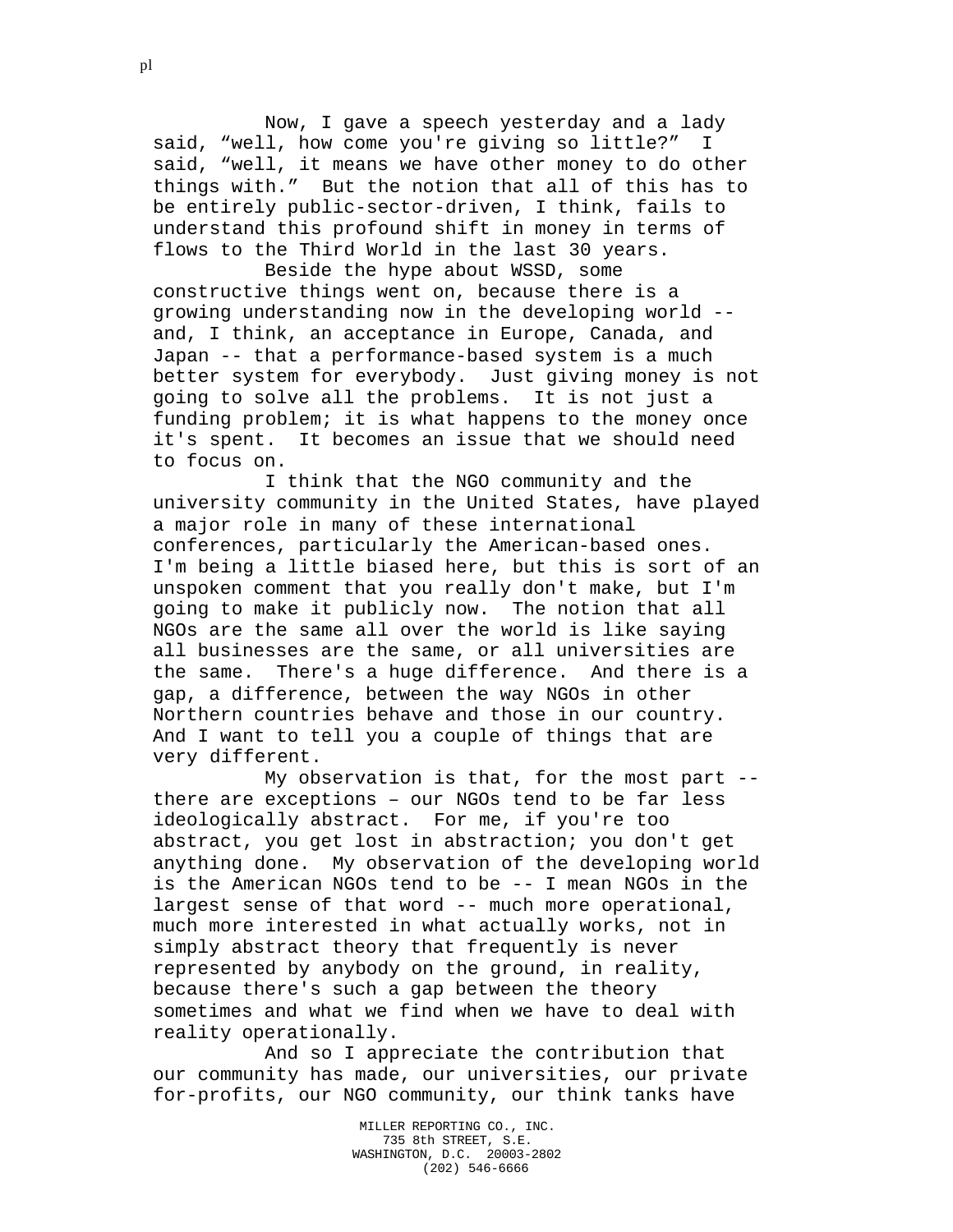made in trying to close the gap between the realities that we find in the developing world and the, sort of, abstraction that we deal with at a lot of international conferences.

My main purpose here, however, is to introduce our keynote speaker. I've now gone into his time a little bit. He is a powerful figure in our community now and, I have to tell you, wise. Some committee chairs and subcommittee chairs in the Congress do their work, they chair the committee, but they never fully master the technical disciplines that they are chairing. Jim Kolbe is an exception, a shining example of the opposite of that. He has not only mastered it, he's become an expert in some areas, so much so that he's always keeping me on my toes when he asks me questions that I'm not anticipating.

He has three major interests. We all have major interests; it doesn't mean we're not interested in other things. But he is heavily focused on the issue of trade, because Jim Kolbe knows there is a direct connection between trade and economic growth and poverty reduction.

Just a little side-note here. We had Michael Porter from the Harvard Business School, one of my favorite business intellectuals in the United States, to speak to our senior staff for two hours at our headquarters. We videotaped it, and now require everybody all over the world in AID to see the tape. I don't know if we're going to have a test on it or not. A lot of what we do, even in the social service sector, can hang off of the kind broad, visionary view of development in the Third World that Michael Porter brings. And by the way, we'll make that tape available to anybody who wants to get a copy of it.

But what he says is we now know we have to have good political governance. Governance makes a huge difference. Democracy makes a huge difference. We need to have the macro economics policies in place. But those two things alone are not enough. And what his focus in these two hours was on, micro economic things -- from the rule of law, the question of infrastructure, the question of marketing, the question of firms and investment and elite education, leadership in the economic sector.

Jim Kolbe understands all this. When I described some of the things in the Porter speech at a recent meeting, I could see his eyes light up, because